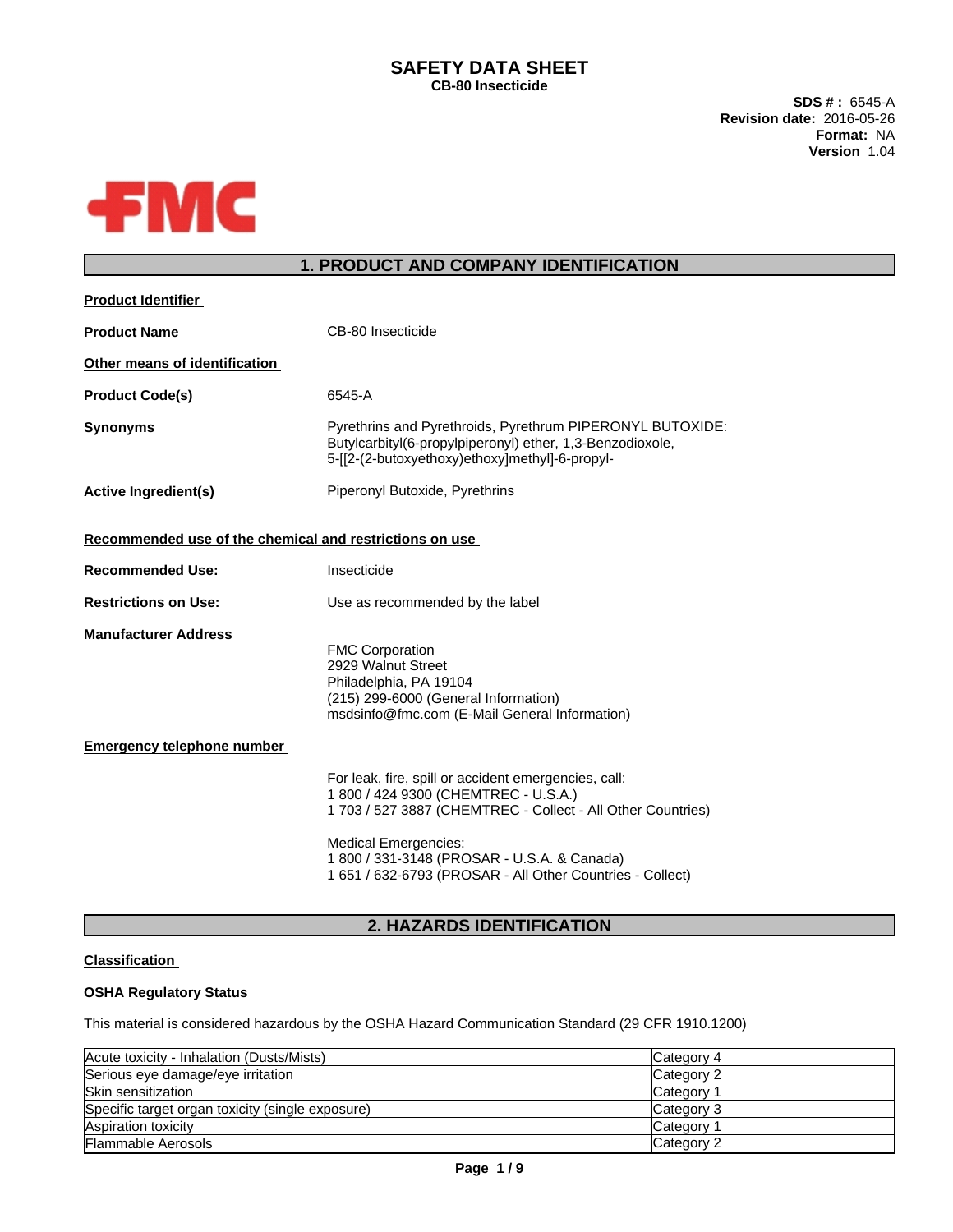### **GHS Label elements, including precautionary statements**

### **EMERGENCY OVERVIEW**

### **Danger**

### **Hazard Statements**

- H304 May be fatal if swallowed and enters airways
- H313 May be harmful in contact with skin
- H317 May cause an allergic skin reaction
- H319 Causes serious eye irritation
- H332 Harmful if inhaled
- H335 May cause respiratory irritation
- H336 May cause drowsiness or dizziness



### **Precautionary Statements - Prevention**

- P261 Avoid breathing dust/fume/gas/mist/vapors/spray
- P264 Wash face, hands and any exposed skin thoroughly after handling
- P272 Contaminated work clothing should not be allowed out of the workplace
- P210 Keep away from heat/sparks/open flames/hot surfaces. No smoking
- P211 Do not spray on an open flame or other ignition source
- P251 Do not pierce or burn, even after use

P305 + P351 + P338 - IF IN EYES: Rinse cautiously with water forseveral minutes. Remove contact lenses, if present and easy to do. Continue rinsing

- P337 + P313 If eye irritation persists: Get medical advice/ attention
- P302 + P352 IF ON SKIN: Wash with plenty of water and soap
- P333 + P313 If skin irritation or rash occurs: Getmedical advice/attention
- P363 Wash contaminated clothing before reuse
- P304 + P340 IF INHALED: Remove person to fresh air and keep comfortable for breathing
- P312 Call a POISON CENTER or doctor if you feel unwell
- P301 + P310 IF SWALLOWED: Immediately call a POISON CENTER or doctor
- P331 Do NOT induce vomiting

### **Precautionary Statements - Storage**

P405 - Store locked up

P403 + P233 - Store in a well-ventilated place. Keep container tightly closed

P410 + P412 - Protect from sunlight. Do not expose to temperatures exceeding 50 °C/ 122 °F

### **Precautionary Statements - Disposal**

P501 - Dispose of contents/container to an approved waste disposal plant

### **Hazards not otherwise classified (HNOC)**

No hazards not otherwise classified were identified.

### **Other Information**

May be harmful if swallowed. Harmful to aquatic life with long lasting effects.

## **3. COMPOSITION/INFORMATION ON INGREDIENTS**

| .<br>name<br>umical n<br>und            | 7 V C<br>.S-Nc<br>. | Weinh<br>1 N /<br>- - - - - |
|-----------------------------------------|---------------------|-----------------------------|
| -<br>butoxide<br>۱VI<br>Pinc<br>.<br>nr | $\sim$<br>∙∪∪−∪     |                             |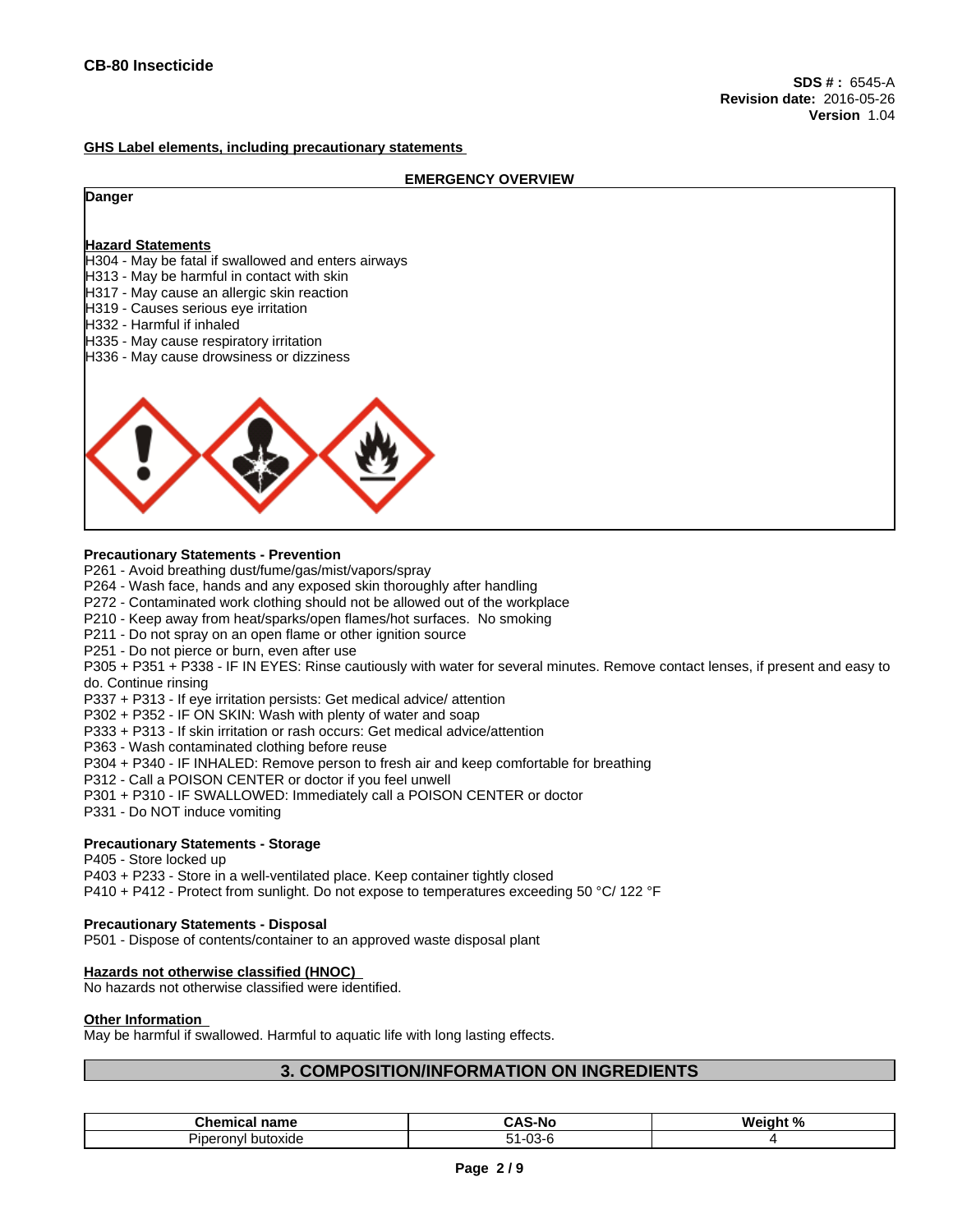**SDS # :** 6545-A **Revision date:** 2016-05-26

|                                           |            | <b>Version</b><br>1.04 |
|-------------------------------------------|------------|------------------------|
| Pyrethrins                                | 8003-34-7  | c. U                   |
| 1-Difluoroethane                          | 75-37-6    | 65-75                  |
| Isopropanol                               | 67-63-0    | $10 - 15$              |
| Petroleum distillates, hydrotreated light | 64742-47-8 | $5 - 15$               |

Synonyms are provided in Section 1.

|                                                                                                            | <b>4. FIRST AID MEASURES</b>                                                                                                                                                                                                                                                                                                                           |  |  |  |
|------------------------------------------------------------------------------------------------------------|--------------------------------------------------------------------------------------------------------------------------------------------------------------------------------------------------------------------------------------------------------------------------------------------------------------------------------------------------------|--|--|--|
| <b>Eye Contact</b>                                                                                         | Hold eyes open and rinse slowly and gently with water for 15 to 20 minutes. Remove<br>contact lenses, if present, after the first 5 minutes, then continue rinsing eye. Call a poison<br>control center or doctor for further treatment advice.                                                                                                        |  |  |  |
| <b>Skin Contact</b>                                                                                        | Take off contaminated clothing. Rinse skin immediately with plenty of water for 15-20<br>minutes. Call a poison control center or doctor for further treatment advice.                                                                                                                                                                                 |  |  |  |
| <b>Inhalation</b>                                                                                          | Move to fresh air. If person is not breathing, call 911 (within the U.S. and Canada) or an<br>ambulance, then give artificial respiration, preferably mouth-to-mouth if possible. Call a<br>poison control center or doctor for further treatment advice.                                                                                              |  |  |  |
| Ingestion                                                                                                  | Immediately call a poison control center or doctor. Do not induce vomiting unless told to do<br>so by a poison control center or doctor. Do not give any liquid to the person. Do not induce<br>vomiting or give anything by mouth to an unconscious person.                                                                                           |  |  |  |
| Most important symptoms and<br>effects, both acute and delayed                                             | Central nervous system effects.                                                                                                                                                                                                                                                                                                                        |  |  |  |
| Indication of immediate medical<br>attention and special treatment<br>needed, if necessary                 | Treat symptomatically. Contains petroleum distillate. May pose an aspiration pneumonia<br>hazard.                                                                                                                                                                                                                                                      |  |  |  |
|                                                                                                            | <b>5. FIRE-FIGHTING MEASURES</b>                                                                                                                                                                                                                                                                                                                       |  |  |  |
| <b>Suitable Extinguishing Media</b>                                                                        | Foam. Carbon dioxide (CO <sub>2</sub> ). Dry chemical. Water spray.                                                                                                                                                                                                                                                                                    |  |  |  |
| <b>Specific Hazards Arising from the</b><br><b>Chemical</b>                                                | Contents under pressure.                                                                                                                                                                                                                                                                                                                               |  |  |  |
| <b>Explosion data</b><br><b>Sensitivity to Mechanical Impact</b><br><b>Sensitivity to Static Discharge</b> | Not sensitive.<br>Not sensitive.                                                                                                                                                                                                                                                                                                                       |  |  |  |
| <b>Protective equipment and</b><br>precautions for firefighters                                            | Isolate fire area. Evaluate downwind. In the event of fire, wear self contained breathing<br>apparatus.                                                                                                                                                                                                                                                |  |  |  |
|                                                                                                            | <b>6. ACCIDENTAL RELEASE MEASURES</b>                                                                                                                                                                                                                                                                                                                  |  |  |  |
| <b>Personal Precautions</b>                                                                                | Isolate and post spill area. Remove all sources of ignition. Ventilate the area. Wear suitable<br>protective clothing, gloves and eye/face protection. For personal protection see section 8. If<br>ventilation is not possible wear full protection suit and chemical protective equipment.                                                           |  |  |  |
| Other                                                                                                      | For further clean-up instructions, call FMC Emergency Hotline number listed in Section 1<br>"Product and Company Identification" above.                                                                                                                                                                                                                |  |  |  |
| <b>Environmental Precautions</b>                                                                           | See Section 12 for additional Ecological Information.                                                                                                                                                                                                                                                                                                  |  |  |  |
| <b>Methods for Containment</b>                                                                             | Prevent further leakage or spillage if safe to do so.                                                                                                                                                                                                                                                                                                  |  |  |  |
| Methods for cleaning up                                                                                    | Transfer damaged cartridges or cans to containers for later disposal. Clean and neutralize<br>spill area, tools and equipment by washing with bleach water and soap. Waste must be<br>classified and labeled prior to recycling or disposal. Dispose of waste as indicated in<br>Section 13. Rinsate may be disposed at a waste water treatment plant. |  |  |  |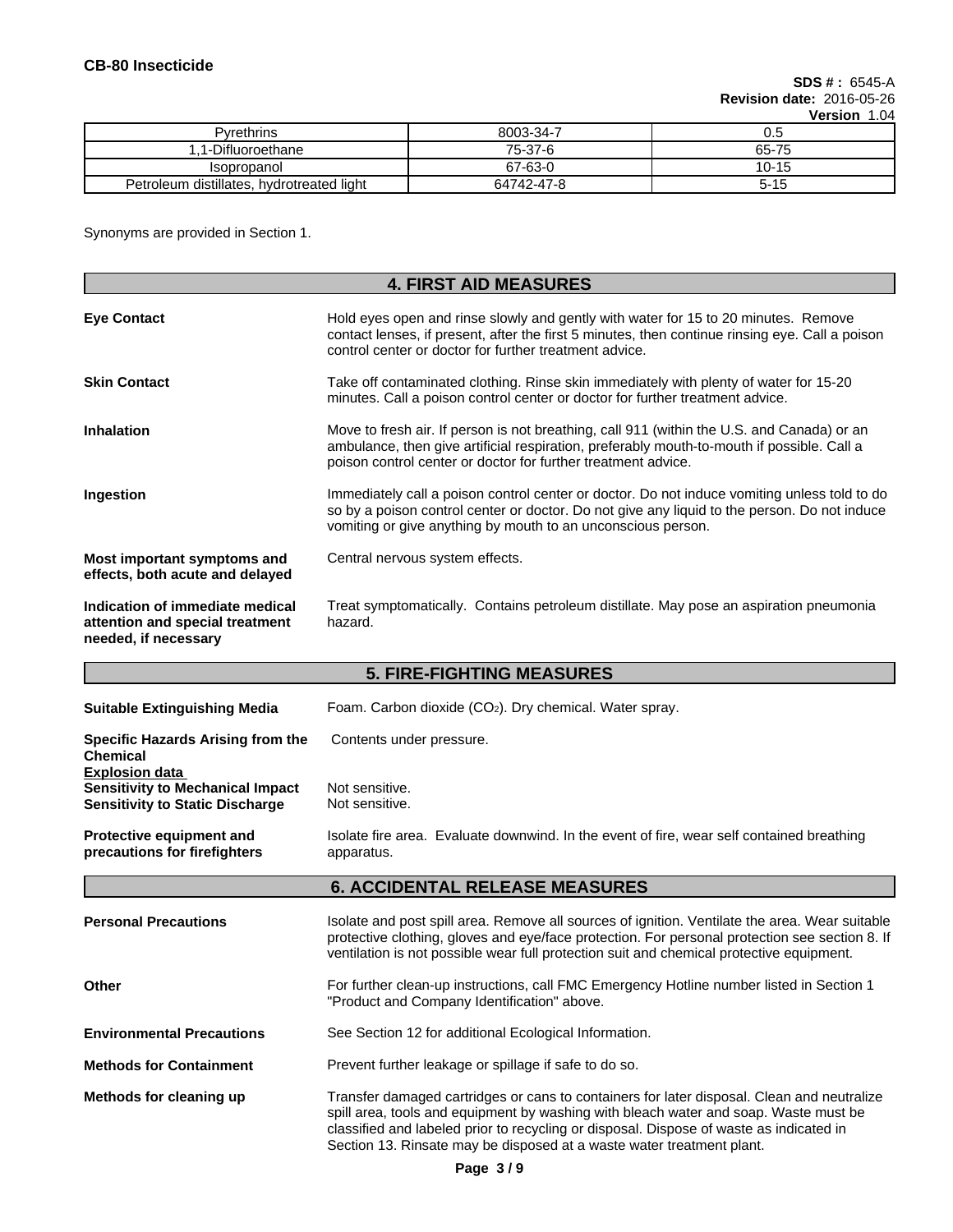## **7. HANDLING AND STORAGE**

| <b>Handling</b>       | Do not contaminate other pesticides, fertilizers, water, food, or feed by storage or disposal.<br>BEWARE: Aerosol is pressurized. Keep away from direct sun exposure and temperatures<br>over 130°F. Do not open by force or throw into fire even after use. Do not spray on flames<br>or red-hot objects. |
|-----------------------|------------------------------------------------------------------------------------------------------------------------------------------------------------------------------------------------------------------------------------------------------------------------------------------------------------|
| <b>Storage</b>        | Keep in a dry, cool and well-ventilated place. Keep away from open flames, hot surfaces<br>and sources of ignition. Keep out of reach of children and animals. Keep/store only in<br>original container.                                                                                                   |
| Incompatible products | Strong oxidizing agents. Bases. Powdered earth metals.                                                                                                                                                                                                                                                     |

# **8. EXPOSURE CONTROLS/PERSONAL PROTECTION**

### **Control parameters**

| <b>Chemical name</b>        | <b>ACGIH TLV</b>           | <b>OSHA PEL</b>              | <b>NIOSH</b>                 | <b>Mexico</b>                     |
|-----------------------------|----------------------------|------------------------------|------------------------------|-----------------------------------|
| Pyrethrins                  | TWA: $5 \text{ mg/m}^3$    | TWA: $5 \text{ mg/m}^3$      | IDLH: 5000 mg/m <sup>3</sup> | Mexico: TWA 5 mg/m <sup>3</sup>   |
| $(8003 - 34 - 7)$           |                            |                              | TWA: $5 \text{ mg/m}^3$      | Mexico: STEL 10 mg/m <sup>3</sup> |
| Isopropanol                 | STEL 400 ppm               | TWA: 400 ppm                 | IDLH: 2000 ppm               | Mexico: TWA 400 ppm               |
| $(67-63-0)$                 | TWA: 200 ppm               | TWA: 980 mg/m <sup>3</sup>   | TWA: 400 ppm                 | Mexico: TWA 980 mg/m <sup>3</sup> |
|                             |                            |                              | TWA: 980 mg/m <sup>3</sup>   | Mexico: STEL 500 ppm              |
|                             |                            |                              | STEL: 500 ppm                | Mexico: STEL 1225                 |
|                             |                            |                              | STEL: 1225 mg/m <sup>3</sup> | mg/m <sup>3</sup>                 |
| <b>Chemical name</b>        | <b>British Columbia</b>    | Quebec                       | <b>Ontario TWAEV</b>         | <b>Alberta</b>                    |
| Pyrethrins<br>$(8003-34-7)$ | TWA: $5 \text{ mg/m}^3$    | TWA: $5 \text{ mg/m}^3$      | TWA: $5 \text{ mg/m}^3$      | TWA: $5 \text{ mg/m}^3$           |
| Isopropanol                 | TWA: 200 ppm               | <b>TWA: 400 ppm</b>          | TWA: 200 ppm                 | <b>TWA: 200 ppm</b>               |
| $(67-63-0)$                 | STEL: 400 ppm              | TWA: $985 \text{ mg/m}^3$    |                              | TWA: $492 \text{ mg/m}^3$         |
|                             |                            | STEL: 500 ppm                |                              | STEL: 400 ppm                     |
|                             |                            | STEL: 1230 mg/m <sup>3</sup> | STEL: 400 ppm                | STEL: 984 mg/m <sup>3</sup>       |
| Petroleum distillates.      | TWA: 200 mg/m <sup>3</sup> |                              |                              |                                   |
| hydrotreated light          | <b>Skin</b>                |                              |                              |                                   |
| $(64742 - 47 - 8)$          |                            |                              |                              |                                   |

### **Appropriate engineering controls**

**Engineering measures** Apply technical measures to comply with the occupational exposure limits. When working in confined spaces (tanks, containers, etc.), ensure that there is a supply of air suitable for breathing and wear the recommended equipment.

### **Individual protection measures, such as personal protective equipment**

| <b>Eye/Face Protection</b>      | If there is a potential for exposure to particles which could cause eye discomfort, wear<br>chemical goggles.                                                                                                                                                                                                              |
|---------------------------------|----------------------------------------------------------------------------------------------------------------------------------------------------------------------------------------------------------------------------------------------------------------------------------------------------------------------------|
| <b>Skin and Body Protection</b> | Wear long-sleeved shirt, long pants, socks, and shoes.                                                                                                                                                                                                                                                                     |
| <b>Hand Protection</b>          | Protective gloves                                                                                                                                                                                                                                                                                                          |
| <b>Respiratory Protection</b>   | If exposure limits are exceeded or irritation is experienced, NIOSH/MSHA approved<br>respiratory protection should be worn. Respiratory protection must be provided in<br>accordance with current local regulations.                                                                                                       |
| <b>Hygiene measures</b>         | Clean water should be available for washing in case of eye or skin contamination. Wash<br>skin prior to eating, drinking, chewing gum or using tobacco. Shower or bathe at the end of<br>working. Remove and wash contaminated clothing before re-use. Launder work clothing<br>separately from regular household laundry. |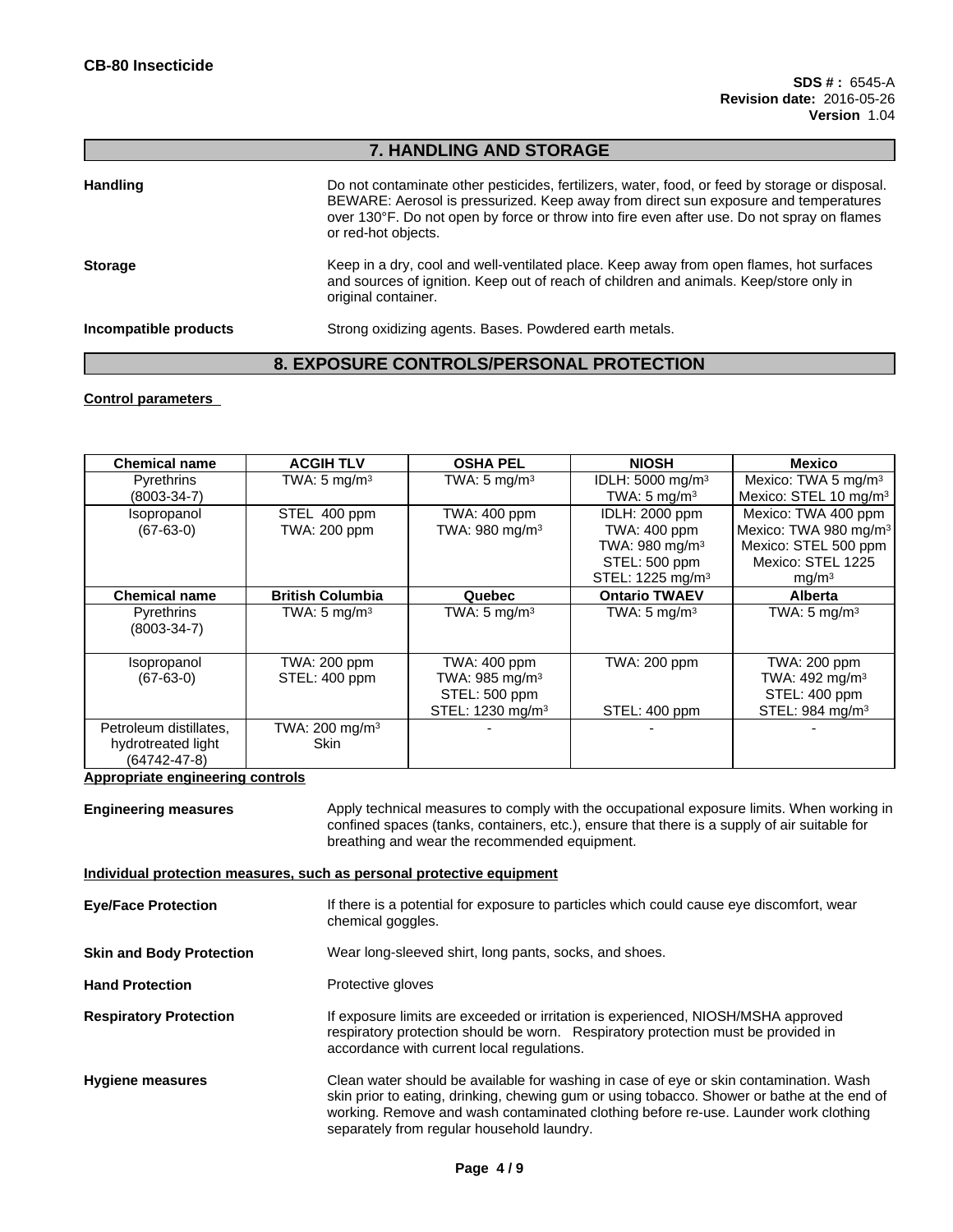### **SDS # :** 6545-A **Revision date:** 2016-05-26 **Version** 1.04

**General information** If the product is used in mixtures, it is recommended that you contact the appropriate protective equipment suppliers. These recommendations apply to the product as supplied

## **9. PHYSICAL AND CHEMICAL PROPERTIES**

### **Information on basic physical and chemical properties**

| Yellow, Aerosolized liquid                          |  |  |  |
|-----------------------------------------------------|--|--|--|
| Liquid Aerosol                                      |  |  |  |
| Yellow                                              |  |  |  |
| Pyrethrins                                          |  |  |  |
| No information available                            |  |  |  |
| No information available                            |  |  |  |
| Not applicable                                      |  |  |  |
| No information available                            |  |  |  |
| 14.4 °C / 58 °F (Flame extension 5" - no flashback) |  |  |  |
| No information available                            |  |  |  |
| No information available                            |  |  |  |
|                                                     |  |  |  |
| No information available                            |  |  |  |
| No information available                            |  |  |  |
| No information available                            |  |  |  |
| No information available                            |  |  |  |
| $7.29$ lb/gal                                       |  |  |  |
| 0.8746                                              |  |  |  |
| No information available                            |  |  |  |
| No information available                            |  |  |  |
| No information available                            |  |  |  |
| No information available                            |  |  |  |
| No information available                            |  |  |  |
| No information available                            |  |  |  |
| No information available                            |  |  |  |
| No information available                            |  |  |  |
| No information available                            |  |  |  |
| No information available                            |  |  |  |
| No information available                            |  |  |  |
|                                                     |  |  |  |

## **10. STABILITY AND REACTIVITY**

**Reactivity Reactivity Reactivity Reactivity Reactivity Reactivity Reactivity Reactivity Reactivity Reactivity Reactivity Reactivity Reactivity Reactivity Reactivity Reactivity Reactivity**

| <b>Chemical Stability</b>          | Stable under recommended storage conditions.                      |
|------------------------------------|-------------------------------------------------------------------|
| Possibility of Hazardous Reactions | None under normal processing.                                     |
| Hazardous polymerization           | Hazardous polymerization does not occur.                          |
| <b>Conditions to avoid</b>         | Keep away from open flames, hot surfaces and sources of ignition. |

**Incompatible materials** Strong oxidizing agents. Bases. Powdered earth metals. **Hazardous Decomposition Products** Carbon oxides (COx), Hydrogen fluoride, Carbonyl fluoride.

## **11. TOXICOLOGICAL INFORMATION**

### **Product Information**

| LD50 Oral              | 2,370 mg/kg (rat)                   |
|------------------------|-------------------------------------|
| <b>LD50 Dermal</b>     | $> 2002$ 2000 mg/kg (rabbit)        |
| <b>LC50 Inhalation</b> | 2.5 mg/L 4 hr $(rat)$               |
| <b>Eye Contact</b>     | Slightly or non-irritating (rabbit) |
| <b>Skin Contact</b>    | Slightly or non-irritating (rabbit) |
| <b>Sensitization</b>   | Sensitizer                          |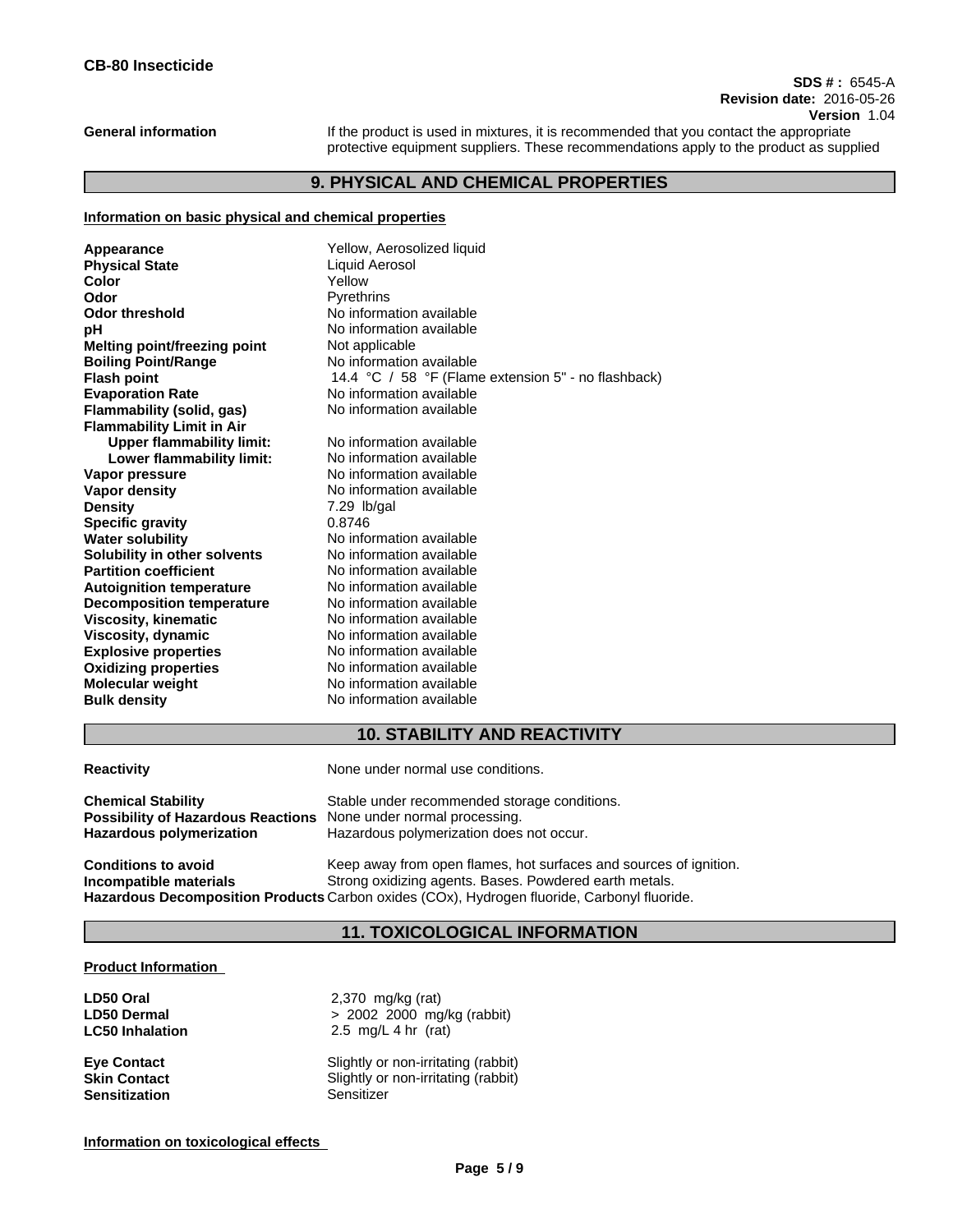Symptoms **Symptoms** Symptoms of overexposure may be headache, dizziness, tiredness, nausea and vomiting. Intentional misuse by deliberately concentrating and inhaling contents may be harmful or fatal.

## **Delayed and immediate effects as well as chronic effects from short and long-term exposure**

| <b>Mutagenicity</b>           |                                                                                                                                                                                                                                                                                                                                                                                                                                     | Piperonyl butoxide ether may affect mammalian liver microsomal detoxification enzymes.<br>n-Octyl bicycloheptene dicarboximide was negative in a chromosome aberration assay, |            |             |  |
|-------------------------------|-------------------------------------------------------------------------------------------------------------------------------------------------------------------------------------------------------------------------------------------------------------------------------------------------------------------------------------------------------------------------------------------------------------------------------------|-------------------------------------------------------------------------------------------------------------------------------------------------------------------------------|------------|-------------|--|
| Carcinogenicity               |                                                                                                                                                                                                                                                                                                                                                                                                                                     | Not recognized as carcinogenic by Research Agencies (IARC, NTP, OSHA, ACGIH).                                                                                                 |            |             |  |
| <b>Reproductive toxicity</b>  |                                                                                                                                                                                                                                                                                                                                                                                                                                     | No information available.                                                                                                                                                     |            |             |  |
| <b>Developmental toxicity</b> |                                                                                                                                                                                                                                                                                                                                                                                                                                     | Isopropanol has been reported to cause teratogenicity in laboratory animals.                                                                                                  |            |             |  |
| <b>STOT - single exposure</b> |                                                                                                                                                                                                                                                                                                                                                                                                                                     | Not classified.                                                                                                                                                               |            |             |  |
| STOT - repeated exposure      |                                                                                                                                                                                                                                                                                                                                                                                                                                     | Not classified.                                                                                                                                                               |            |             |  |
| <b>Target organ effects</b>   | Mice fed 0.3 or 0.9% piperonyl butoxide in the diet for 20 days had increased liver weight<br>and other signs of liver toxicity. Male rats given up to 2.4% of piperonyl butoxide in the diet<br>for up to 12 weeks had clinical and histologic signs of liver damage; the highest dose group<br>showed preneoplastic changes, including enlargement of hepatocyte nuclei and<br>multinucleated cells. Kidney damage was also seen. |                                                                                                                                                                               |            |             |  |
| <b>Aspiration hazard</b>      | No information available.                                                                                                                                                                                                                                                                                                                                                                                                           |                                                                                                                                                                               |            |             |  |
| <b>Chemical name</b>          | <b>ACGIH</b>                                                                                                                                                                                                                                                                                                                                                                                                                        | <b>IARC</b>                                                                                                                                                                   | <b>NTP</b> | <b>OSHA</b> |  |
| Piperonyl butoxide<br>51-03-6 |                                                                                                                                                                                                                                                                                                                                                                                                                                     | Group 3                                                                                                                                                                       |            |             |  |
| Pyrethrins<br>8003-34-7       |                                                                                                                                                                                                                                                                                                                                                                                                                                     | Group 2A                                                                                                                                                                      |            |             |  |

# **12. ECOLOGICAL INFORMATION**

Group 3

## **Ecotoxicity**

Isopropanol 67-63-0

| Duration | <b>Species</b> | Value | Units  |
|----------|----------------|-------|--------|
| LC50     | Fish           | 3.94  | ppm    |
| LD50     | Bee            | 25    | µg/bee |
| LD50     | Bobwhite quail | >2250 | mg/kg  |
| LD50     | Mallard duck   | >5620 | ppm    |
|          |                |       |        |

**Bioaccumulation** No information available.

## **13. DISPOSAL CONSIDERATIONS**

| Waste disposal methods        | Improper disposal of excess pesticide, spray mixture, or rinsate is prohibited. If these<br>wastes cannot be disposed of by use according to label instructions, contact appropriate<br>disposal authorities for quidance. |
|-------------------------------|----------------------------------------------------------------------------------------------------------------------------------------------------------------------------------------------------------------------------|
| <b>Contaminated Packaging</b> | Containers must be disposed of in accordance with local, state and federal regulations.<br>Refer to the product label for container disposal instructions.                                                                 |

## **14. TRANSPORT INFORMATION**

### **DOT**

**Packaging Type** 17 oz. Container<br> **UN/ID no** 17 oz. Container:

**UN/ID no** 17 oz. Container: UN1950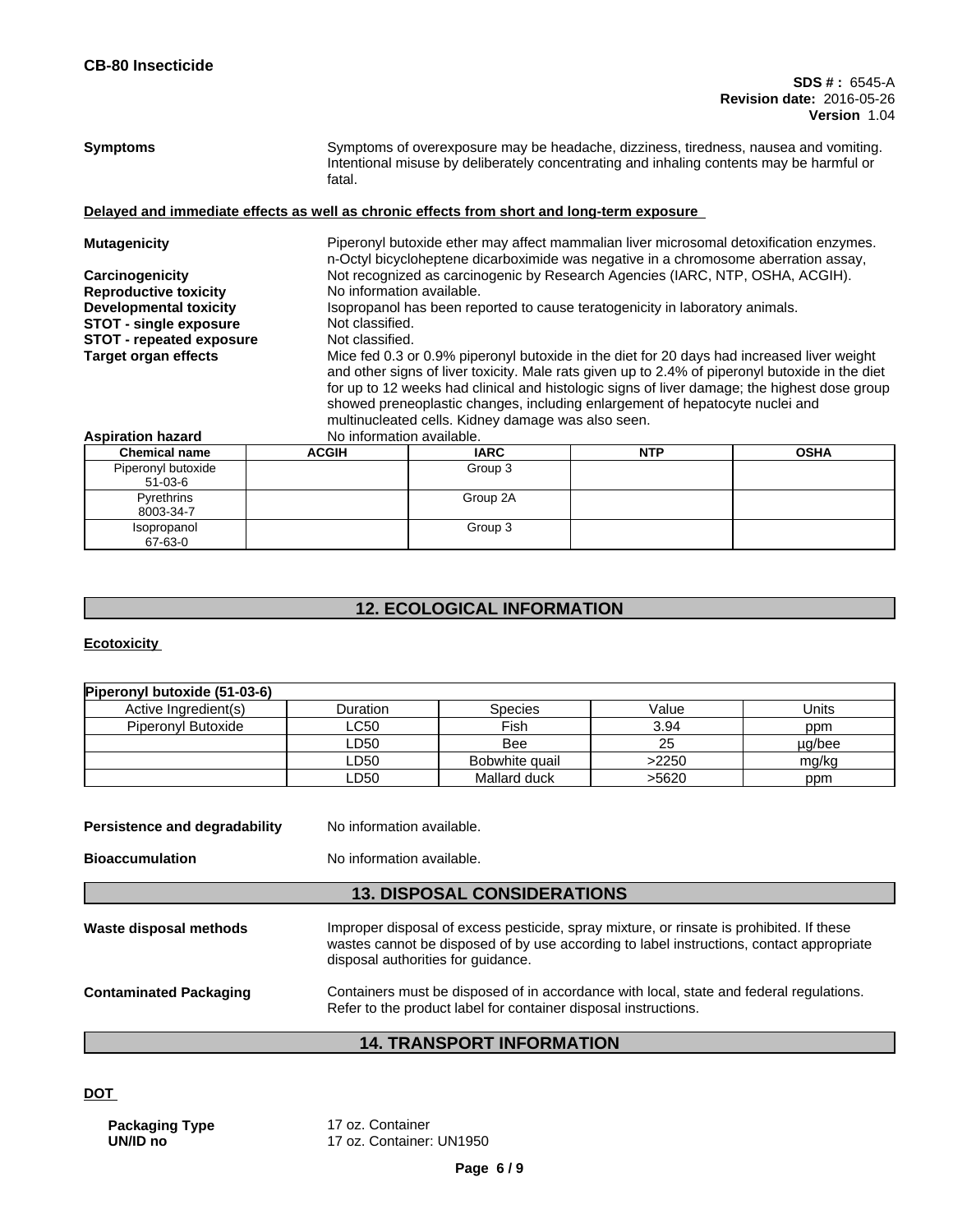|                             | 13 lb. Cylinder: UN1954                                                                    |
|-----------------------------|--------------------------------------------------------------------------------------------|
| <b>Proper Shipping Name</b> | 17 oz. Container: Consumer Commodity                                                       |
|                             | 13 lb. Cylinder: Compressed gas, flammable, n.o.s. (1,1-Difluoroethane, Isopropyl alcohol) |
| <b>Hazard class</b>         | 17 oz. Container: ORM-D                                                                    |
|                             | 13 lb. Cylinder: 2.1                                                                       |
| TDG                         |                                                                                            |
| UN/ID no                    | 17 oz. Container: UN1950                                                                   |
|                             | 13 lb. Cylinder: UN1954                                                                    |
| <b>Proper Shipping Name</b> | 17 oz. Container: Aerosols                                                                 |
|                             |                                                                                            |
| <b>Hazard class</b>         | 13 lb. Cylinder: Compressed gas, flammable, n.o.s. (1,1-Difluoroethane, Isopropyl alcohol) |
|                             | 2.1                                                                                        |
| ICAO/IATA                   |                                                                                            |
|                             |                                                                                            |
| UN/ID no                    | 17 oz. Container ID8000                                                                    |
|                             | 13 lb. Cylinder: UN 1954                                                                   |
| <b>Proper Shipping Name</b> | 17 oz. Container: Consumer Commodity                                                       |
|                             | 13 lb. Cylinder: Compressed gas, flammable, n.o.s. (1,1-Difluoroethane, Isopropyl alcohol) |
| <b>Hazard class</b>         | 17 oz. Container: 9                                                                        |
|                             |                                                                                            |
|                             | 13 lb. Cylinder: 2.1                                                                       |
| IMDG/IMO                    |                                                                                            |
| UN/ID no                    | 17 oz. Container: UN1950                                                                   |
|                             | 13 lb. Cylinder: UN1954                                                                    |
| <b>Proper Shipping Name</b> | 17 oz. Container: Aerosols                                                                 |
|                             | 13 lb. Cylinder: Compressed gas, flammable, n.o.s. (1,1-Difluoroethane, Isopropyl alcohol) |
| <b>Hazard class</b>         | 2.1                                                                                        |
|                             |                                                                                            |

## **15. REGULATORY INFORMATION**

# **U.S. Federal Regulations**

### **SARA 313**

Section 313 of Title III of the Superfund Amendments and Reauthorization Act of 1986 (SARA). This product contains a chemical or chemicals which are subject to the reporting requirements of the Act and Title 40 of the Code of Federal Regulations, Part 372:

| <b>Chemical name</b>         | <b>CAS-No</b> | Weight %  | <b>SARA 313 - Threshold</b><br>Values % |
|------------------------------|---------------|-----------|-----------------------------------------|
| Piperonyl butoxide - 51-03-6 | 51-03-6       |           |                                         |
| Isopropanol - 67-63-0        | 67-63-0       | $10 - 15$ |                                         |

## **SARA 311/312 Hazard Categories**

| Acute health hazard               | Yes |
|-----------------------------------|-----|
| <b>Chronic health hazard</b>      | Yes |
| Fire hazard                       | Yes |
| Sudden release of pressure hazard | No. |
| <b>Reactive Hazard</b>            | N٥  |

## **Clean Water Act**

This product contains the following substances which are regulated pollutants pursuant to the Clean Water Act (40 CFR 122.21 and 40 CFR 122.42):

| <b>Chemical name</b>    | <b>CWA - Reportable</b><br><b>Quantities</b> | <b>CWA - Toxic Pollutants  </b> | <b>CWA - Priority</b><br><b>Pollutants</b> | <b>CWA - Hazardous</b><br><b>Substances</b> |
|-------------------------|----------------------------------------------|---------------------------------|--------------------------------------------|---------------------------------------------|
| Pyrethrins<br>8003-34-7 | lb                                           |                                 |                                            |                                             |

### **CERCLA**

This material, as supplied, contains one or more substances regulated as a hazardous substance under the Comprehensive Environmental Response Compensation and Liability Act (CERCLA) (40 CFR 302):

| <b>Chemical name</b> | <b>Hazardous Substances RQs</b> | <b>Extremely Hazardous Substances</b><br>RQs |
|----------------------|---------------------------------|----------------------------------------------|
| Pvrethrins           | ıc                              |                                              |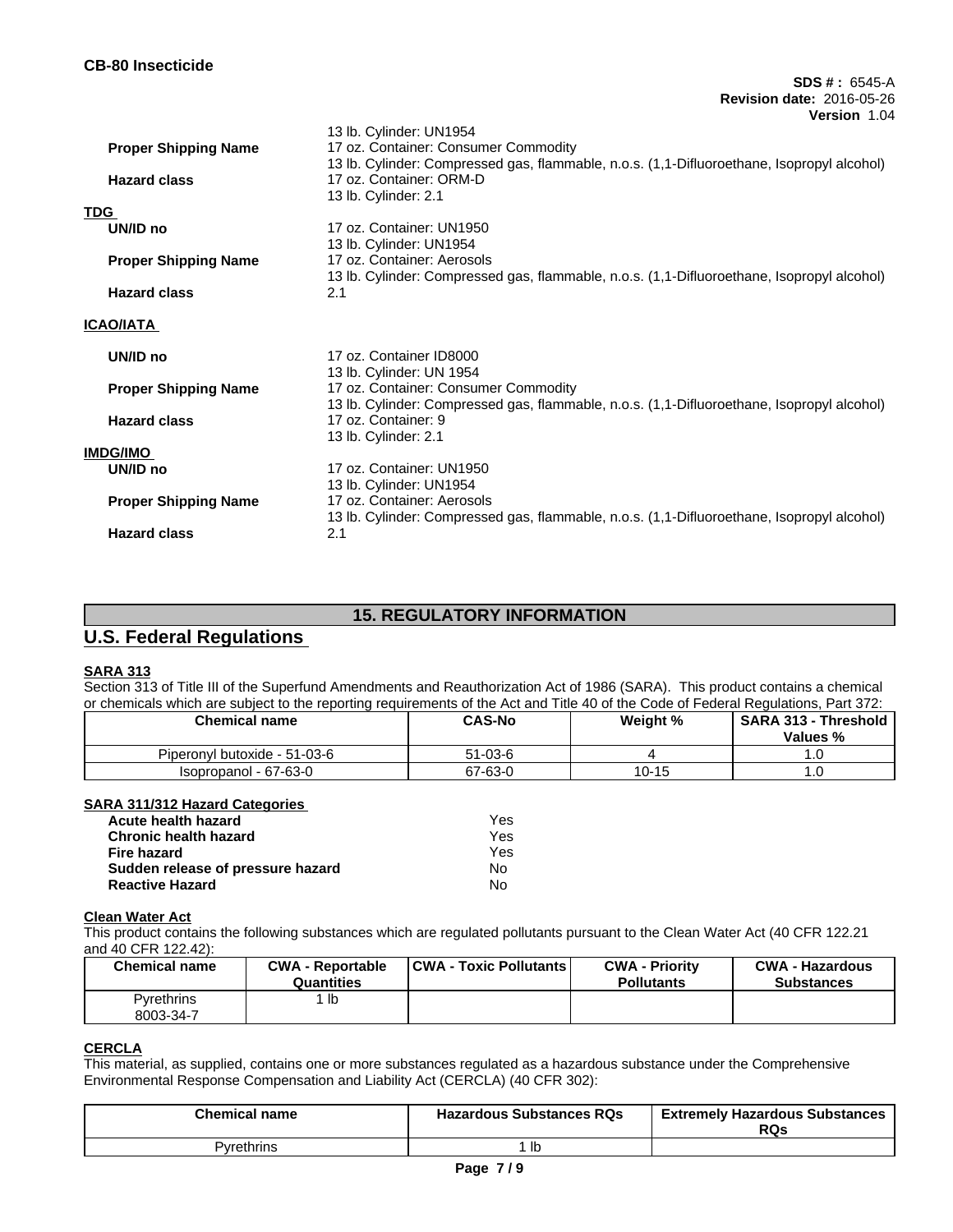|                             |                               | ----------- |
|-----------------------------|-------------------------------|-------------|
| 0002.27<br>י ה<br>יי<br>чи. | $\cdot$ $ \cdot$<br>. .<br>n. |             |
|                             |                               |             |

*FIFRA Information*

This chemical is a pesticide product registered by the Environmental Protection Agency and is subject to certain labeling requirements under federal pesticide law. These requirements differ from the classification criteria and hazard information required for safety data sheets, and for workplace labels of non-pesticide chemicals. Following is the hazard information as *required on the pesticide label:*

*CAUTION*

Contains petroleum distillates. Causes moderate eye irritation. Harmful if swallowed, inhaled, or absorbed through skin. *Prolonged or frequently repeated skin contact may cause allergic reactions in some individuals.*

## **US State Regulations**

### **California Proposition 65**

This product does not contain any Proposition 65 chemicals.

### **U.S. State Right-to-Know Regulations**

This product does not contain any substances regulated by state right-to-know regulations

| <b>Chemical name</b>            | New Jersey | <b>Massachusetts</b> | Pennsylvania |
|---------------------------------|------------|----------------------|--------------|
| Piperonyl butoxide<br>$51-03-6$ | ,,         |                      |              |
| Pyrethrins<br>8003-34-7         |            |                      |              |
| 1,1-Difluoroethane<br>75-37-6   |            |                      |              |
| Isopropanol<br>67-63-0          |            |                      | $\lambda$    |

## **International Inventories**

| <b>Chemical name</b>                                       | <b>TSCA</b><br>States) | <b>DSL</b><br>(United   (Canada) | <b>EINECS/ELINC</b><br>S (Europe) | <b>ENCS</b><br>(Japan) | China<br>(IECSC) | KECL (Korea) | <b>PICCS</b><br>(Philippines) | <b>AICS</b><br>(Australia) |
|------------------------------------------------------------|------------------------|----------------------------------|-----------------------------------|------------------------|------------------|--------------|-------------------------------|----------------------------|
| Piperonyl butoxide<br>$51-03-6$                            | X                      | X                                | X                                 | X                      | X                | X            | X                             | X                          |
| Pyrethrins<br>8003-34-7                                    |                        | x                                | X                                 |                        | х                | X            | X                             | X                          |
| 1,1-Difluoroethane<br>75-37-6                              | X                      | X                                | X                                 | X                      | X                | X            | X                             | X                          |
| Isopropanol<br>67-63-0                                     | X                      | X                                | X                                 | X                      | X                | X            | X                             | X                          |
| Petroleum distillates,<br>hydrotreated light<br>64742-47-8 | X                      | X                                | Χ                                 |                        | х                | X            | Χ                             | X                          |

**Mexico - Grade** Serious risk, Grade 3

| <b>Chemical name</b> | <b>Carcinogen Status</b> | <b>Mexico</b>                     |
|----------------------|--------------------------|-----------------------------------|
| Pyrethrins           |                          | Mexico: TWA 5 mg/m $3$            |
|                      |                          | Mexico: STEL 10 mg/m $3$          |
| Isopropanol          |                          | Mexico: TWA 400 ppm               |
|                      |                          | Mexico: TWA 980 mg/m <sup>3</sup> |
|                      |                          | Mexico: STEL 500 ppm              |
|                      |                          | Mexico: STEL 1225 mg/m $3$        |

| <b>Chemical name</b> | <b>Pollutant Release and</b><br><b>Mexico</b> | <b>Pollutant Release and</b><br>Transfer  |  |
|----------------------|-----------------------------------------------|-------------------------------------------|--|
|                      | Transfer Register<br>Reporting                | <b>Emissions</b><br>Register<br>Reporting |  |